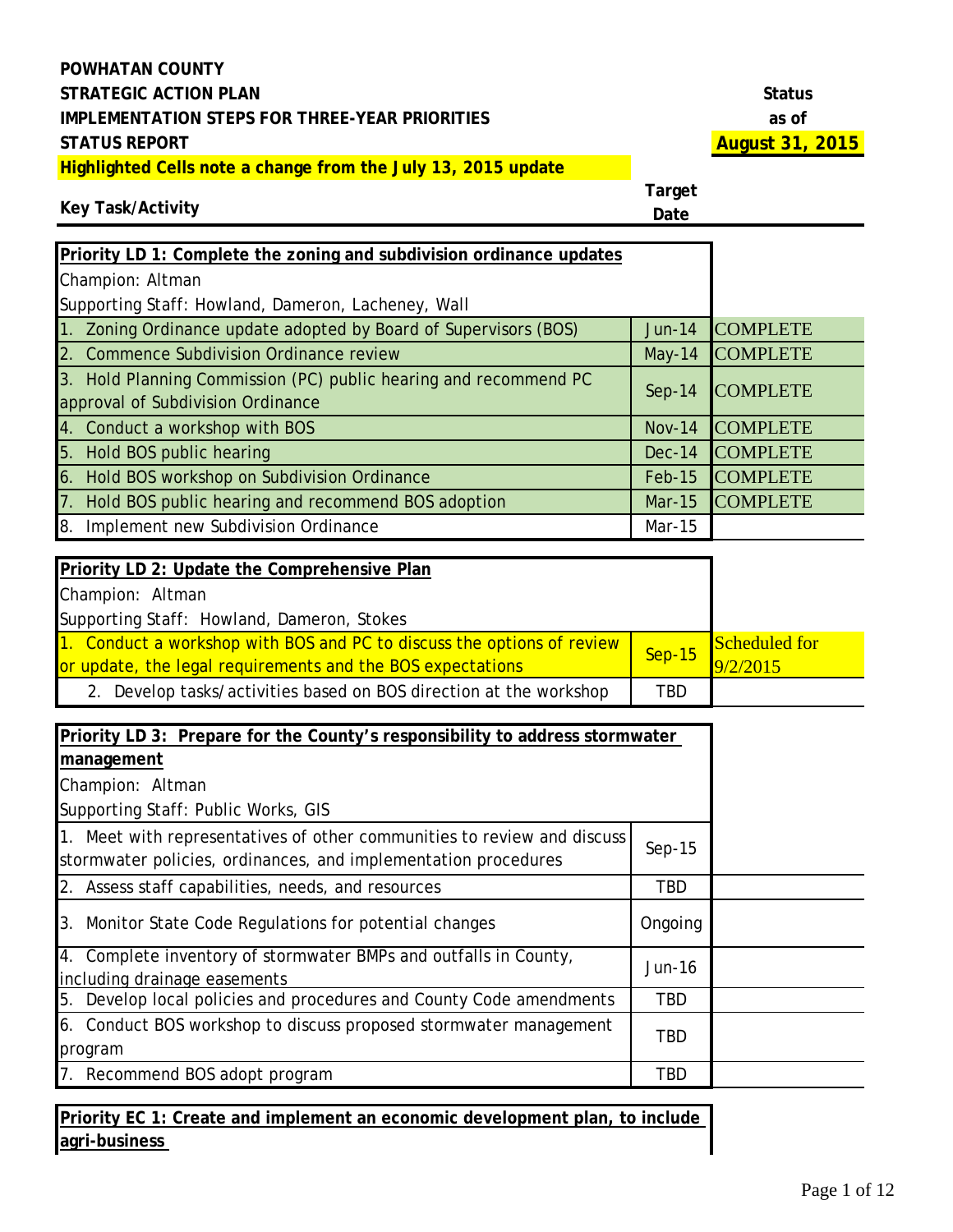| Status |
|--------|
| as of  |
| ้น     |

#### **Key Task/Activity**

| Champion: Altman                                                             |               |                 |
|------------------------------------------------------------------------------|---------------|-----------------|
| Supporting Staff: Weiler                                                     |               |                 |
| 1. BOS budgets and appropriates funding                                      | Oct-14        | <b>COMPLETE</b> |
| 2. Develop and issue RFP                                                     | $Oct-14$      | <b>COMPLETE</b> |
| 3. Review RFP submittals                                                     | $Dec-14$      | <b>COMPLETE</b> |
| 4. Board approves contract and authorizes County Administrator to<br>execute | $Dec-14$      | <b>COMPLETE</b> |
| 5. Begin plan development                                                    | $Jan-15$      | <b>COMPLETE</b> |
| 6. Complete plan                                                             | <b>Aug-15</b> | ONGOING         |
| 6a. Consultant presents Findings and Recommendations                         | <b>Aug-15</b> |                 |
| 6b. BOS feedback on Findings and Recommendations                             | <b>Sep-15</b> |                 |
| 6c. Formulation of Goals, Objectives and Performance Measures                | <b>Nov-15</b> |                 |
| 7. BOS adopts Economic Development Plan                                      | Sept-15       |                 |
|                                                                              | <b>Dec-15</b> |                 |
| 7a. Consultant conducts Community Meeting to present Plan                    | Jan-15        |                 |
| 8. Implement Economic Development Plan                                       | Ongoing       |                 |

| Priority EC 2: Redirect and reconstitute the E.D.A. to include a clear purpose |               |  |
|--------------------------------------------------------------------------------|---------------|--|
| and realignment with the Board's direction and the economic development plan   |               |  |
| Champion: Altman                                                               |               |  |
| Supporting Staff: Weiler                                                       |               |  |
| 1. Review EDAs within adjoining communities to learn of best practices         | Aug-15        |  |
| 2. Develop new job description/charter for EDA members                         | Sept-15       |  |
|                                                                                | <b>Nov-15</b> |  |
| 3. Solicit talent bank resumes of potential EDA candidates                     | <b>Oct 15</b> |  |
|                                                                                | <b>Dec-15</b> |  |
| 4. Review resumes and recommend individuals for appointment to EDA             | <b>Oct-15</b> |  |
|                                                                                | $Jan-16$      |  |

| <b>Priority EC 3: Locate or expand at least one major business during the next 3</b> |               |  |
|--------------------------------------------------------------------------------------|---------------|--|
| years                                                                                |               |  |
| Champion: Altman                                                                     |               |  |
| Supporting Staff: Weiler                                                             |               |  |
| 1. Develop and adopt Economic Development Plan (see EC 1)                            | $Sep-15$      |  |
|                                                                                      |               |  |
| 2. Identify sites for business development                                           | $Sep-15$      |  |
|                                                                                      | <b>Dec-15</b> |  |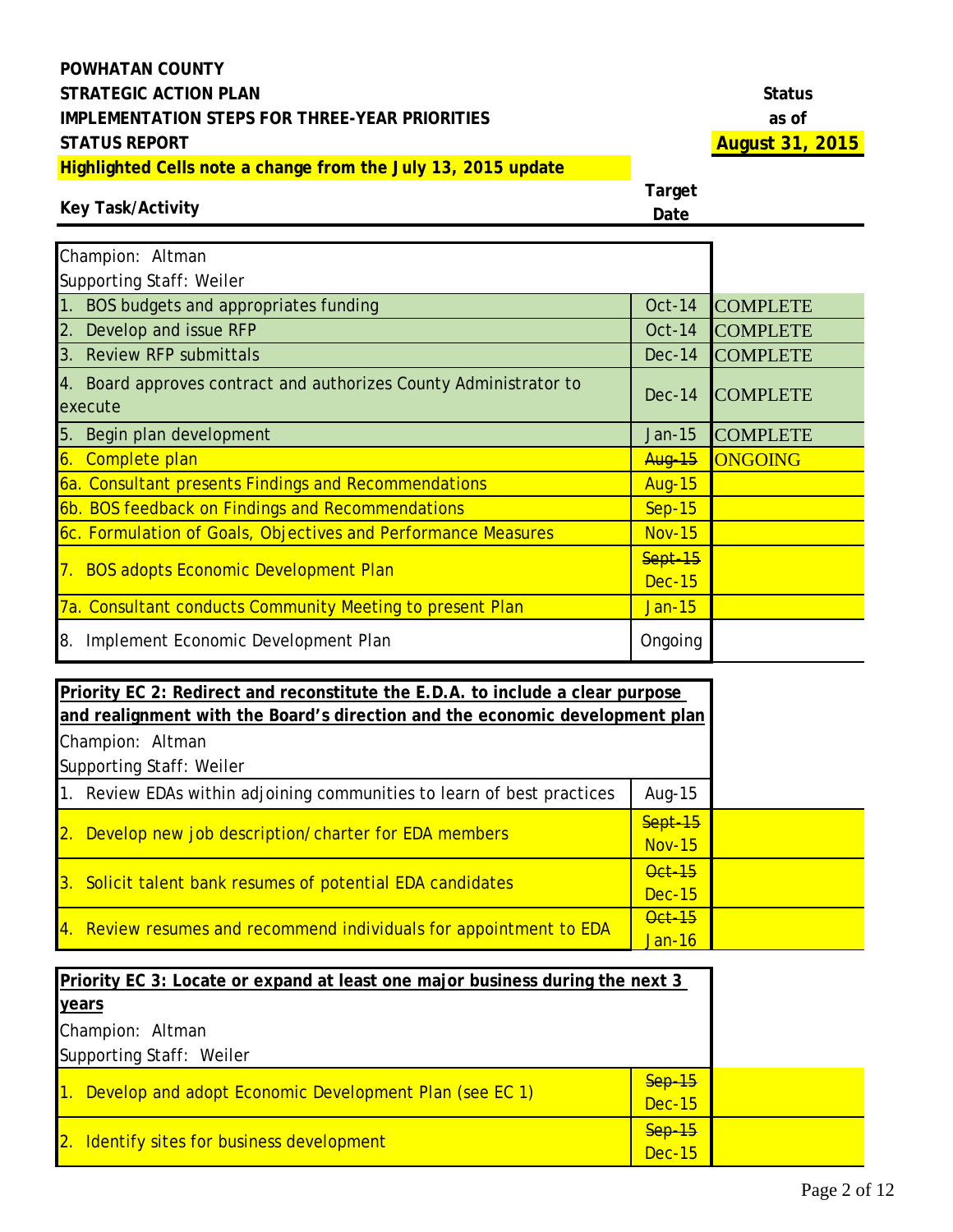#### **Key Task/Activity**

| 3. Create marketing materials and website           | Jun-16  |
|-----------------------------------------------------|---------|
| 4. Market development sites to potential businesses | Ongoing |
| 5. Get commitment from a new/expanded business      | Dec-18  |

| Priority EC4: Re-engineer the building inspection, planning, and zoning                       |               |                 |
|-----------------------------------------------------------------------------------------------|---------------|-----------------|
| processes to be more efficient and business friendly                                          |               |                 |
| Champion: Altman                                                                              |               |                 |
| Supporting Staff: Planning/Building/Zoning/Public Works                                       |               |                 |
| 1. Meet with staff to discuss streamlining the plan review and building<br>inspection process | $Sep-14$      | <b>COMPLETE</b> |
| 2. Review processes with consultant and evaluate consultants<br>recommendations               | $Sep-15$      | <b>ONGOING</b>  |
| 3. Finalize and implement new processes                                                       | Jan-16        |                 |
| 4. Submit funding request for software to improve processes                                   | Mar-16        |                 |
| 5. Select and purchase new software if funding is approved by BOS                             | $Sep-16$      |                 |
| 6. Implement new software                                                                     | <b>Jul-17</b> |                 |

| Priority HS 1: Structure the new fire/EMS/emergency management department                                                                                                  |               |                 |
|----------------------------------------------------------------------------------------------------------------------------------------------------------------------------|---------------|-----------------|
| Champion: Singer                                                                                                                                                           |               |                 |
| Supporting Staff: Weiler, Greene, Warner, Schoeffel                                                                                                                        |               |                 |
| 1. Gather input from Fire, Emergency Management and EMS community,<br>volunteers, and staff to determine roles and responsibilities of Fire &<br><b>EMS Chief position</b> | $May-14$      | <b>COMPLETE</b> |
| 2. Write roles and responsibilities gathered from input into job<br>description                                                                                            | <b>Jul-14</b> | <b>COMPLETE</b> |
| 3. Advertise and interview for Fire and EMS Chief position                                                                                                                 | $Sep-14$      | <b>COMPLETE</b> |
| 4. Hire Fire & EMS Chief                                                                                                                                                   | <b>Dec-14</b> | <b>COMPLETE</b> |
| 5. Submit request to Virginia Department of Fire Program to conduct a<br>study of Powhatan County's Fire and EMS services                                                  | $Dec-14$      | <b>COMPLETE</b> |
| 6. Revise Powhatan Code for BOS approved changes as recommended by<br>Fire & EMS Chief                                                                                     | $Feb-15$      | <b>COMPLETE</b> |
| 7. Identify roles of current command structure of Fire/EMS/Emergency<br>Management and analyze personnel needs based on current budget                                     | $Feb-15$      | <b>COMPLETE</b> |
| 8. Recommend to the BOS changes to implement recommendations of<br>Fire & EMS Chief on the command structure and personnel needs                                           | <b>Mar-15</b> | <b>COMPLETE</b> |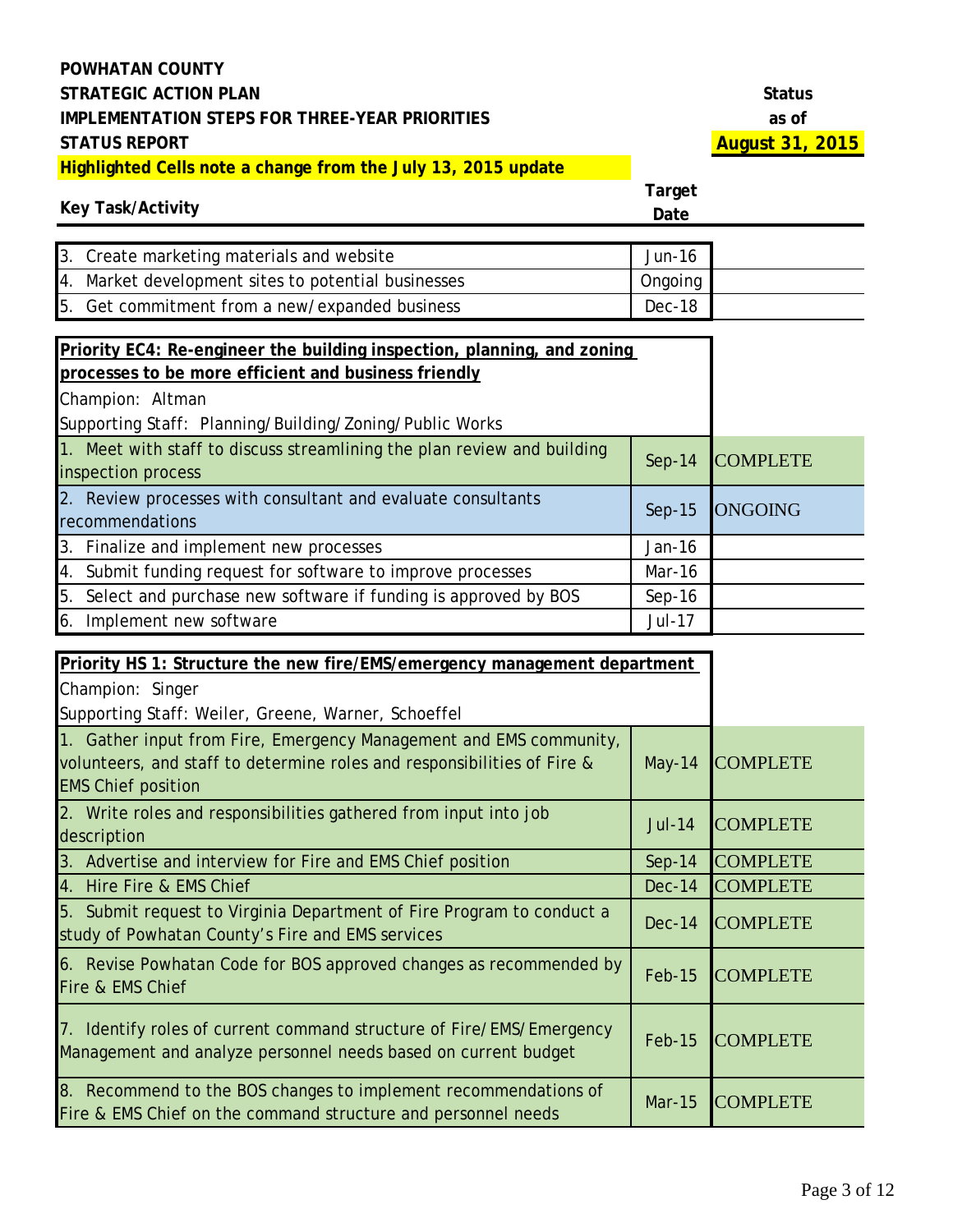| Status                 |
|------------------------|
| as of                  |
| <b>August 31, 2015</b> |

#### **Key Task/Activity**

**Target** 

| <b>Key Task/Activity</b>                                                                                         | Date   |  |
|------------------------------------------------------------------------------------------------------------------|--------|--|
| 9. Present to the BOS the recommendations of the Virginia Department<br>of Fire Program study                    | Jan-16 |  |
| 10. Revise Powhatan Code for BOS approved changes as recommended by<br>Virginia Department of Fire Program study | Mar-16 |  |
| 11. Collaborate with volunteers, contractors, and county staff to<br>implement plan, policies and procedures     | Mar-16 |  |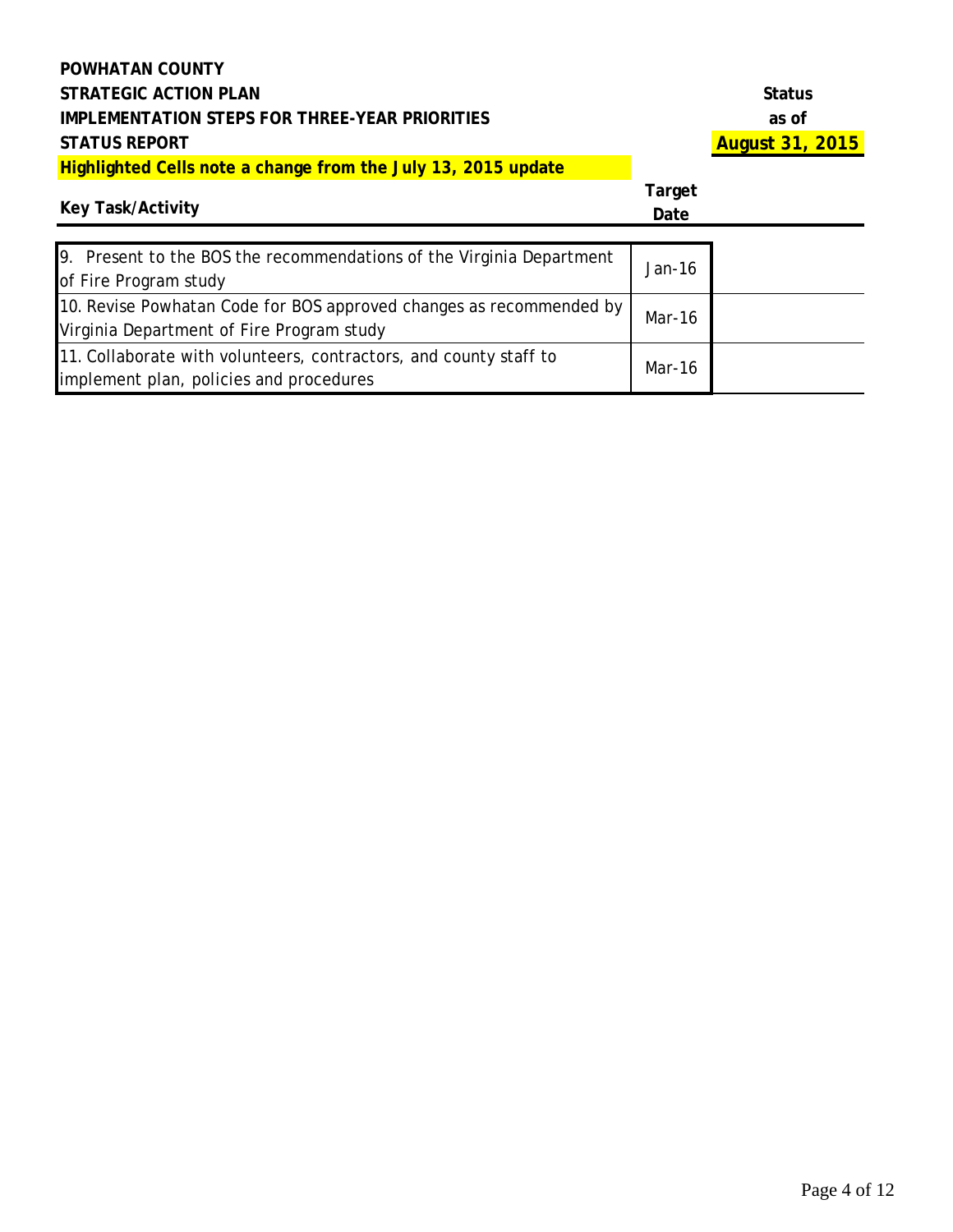#### **Key Task/Activity**

**Target Date**

| Priority HS 2: Transfer the responsibility for emergency communications to the                                                                                                                                                         |               |                 |
|----------------------------------------------------------------------------------------------------------------------------------------------------------------------------------------------------------------------------------------|---------------|-----------------|
| County Administrator and relocate the E-911 Center                                                                                                                                                                                     |               |                 |
| Champion: Singer                                                                                                                                                                                                                       |               |                 |
| Supporting Staff: Sheriff, Greene                                                                                                                                                                                                      |               |                 |
| 1. Engage in discussions between Sheriff and County Administrator to<br>determine the need to transfer E-911 to carry out BOS direction                                                                                                | <b>Jan-15</b> | <b>ONGOING</b>  |
| 2. Engage in collaborations among County Administrator, Fire & EMS<br>Chief and the Sheriff on implementation issues (acquire input, discuss<br>pros and cons, briefing to officials as needed)                                        | Jan-15        | <b>ONGOING</b>  |
| 3. Identify the department to which the E-911 services function will<br>report and identify a physical location for the E-911 function                                                                                                 | <b>Dec-15</b> |                 |
| 4. Present to the Board for approval of recommendations and funding<br>for the location                                                                                                                                                | <b>Jun-16</b> |                 |
| 5. Develop a plan for relocation of E-911 center/new radio system to<br>ensure there is no disruption of services                                                                                                                      | <b>TBD</b>    |                 |
| 6. Oversee the relocation of the E-911 center to ensure there is no<br>disruption of services                                                                                                                                          | <b>TBD</b>    |                 |
| Priority HS 3: Evaluate the needs of our population and determine how best to<br>respond so that they grow, develop and age healthfully<br>Champion: Pemberton/Weiler<br>Supporting Staff: Howland, Woodel, Martin, TRIAD              |               |                 |
| 1. Recommend reinstatement of County funding support for Senior<br>Connections, Senior Navigator, Free Clinic, YMCA, the FCS program at<br>the Extension Office and other organizations which support the County's<br>aging population | <b>Mar-15</b> | <b>COMPLETE</b> |
| 2. Assess the potential of a collaboration from agencies coming together                                                                                                                                                               |               |                 |

for the Resource Council Meeting to determine whether this community

partnership can address this goal (e.g., YMCA, Senior Connections, Health Department, Social Services, Extension Office, Recreation)

Jun-15 ONGOING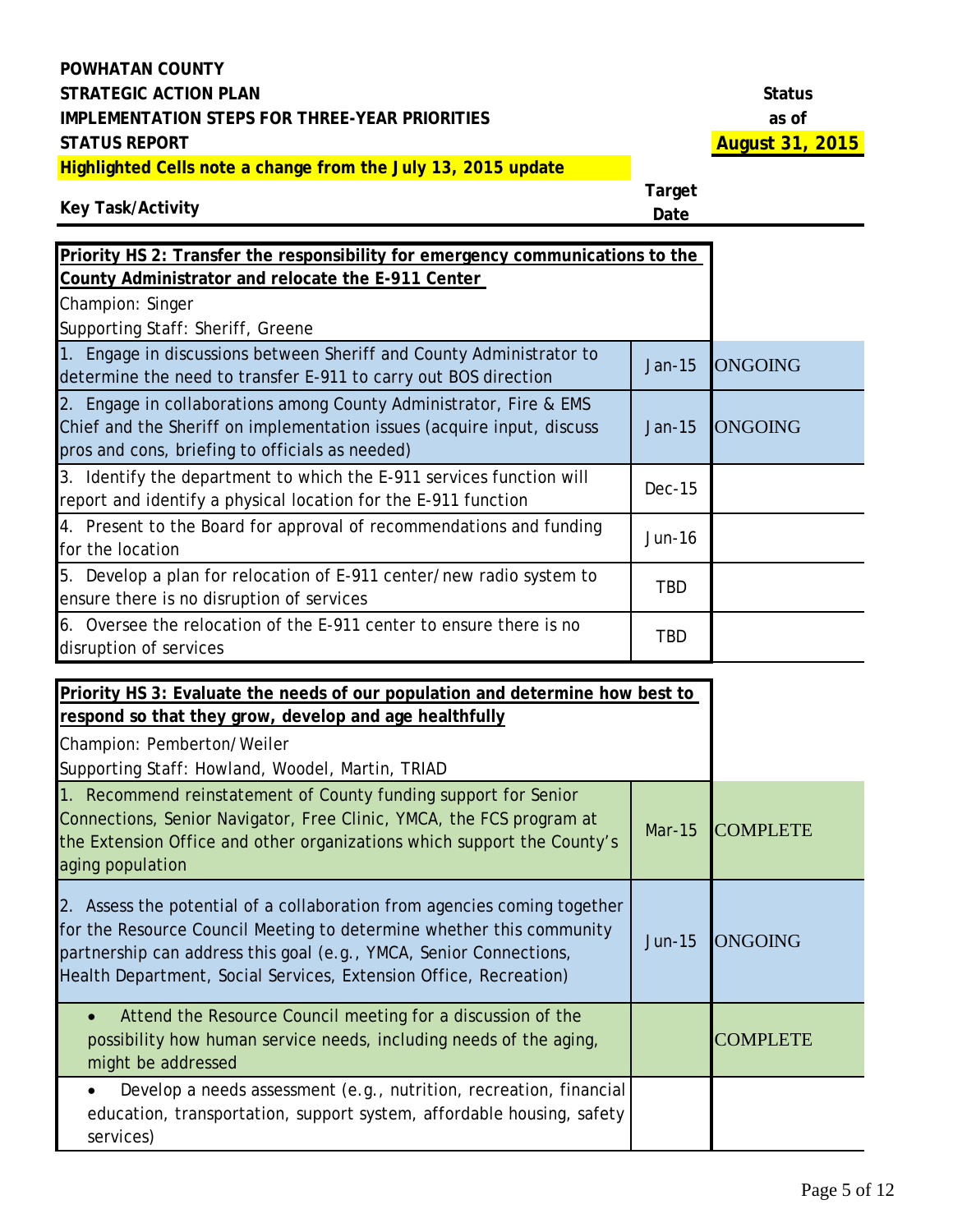| <b>Key Task/Activity</b>                                                                                                                                                       | Target<br>Date |                    |
|--------------------------------------------------------------------------------------------------------------------------------------------------------------------------------|----------------|--------------------|
| Determine method of communication to disseminate information<br>$\bullet$<br>to community (hire external with Board of Supervisors approval, or<br>internal committee)         |                |                    |
| Evaluate what the assessment may bring to the table and then<br>$\bullet$<br>determine how to address all needs                                                                |                |                    |
| Delegate to agency to begin addressing needs                                                                                                                                   |                |                    |
| Priority HS 4: Develop a recreation department and plan that addresses the<br>needs of all citizens<br>Champion: Woodel<br>Supporting Staff: Altman, Piper, Martin, Howland    |                |                    |
| 1. Assess needs of department; determine whether assistance can be<br>acquired from local universities to complete a community needs<br>assessment                             | <b>Oct-15</b>  | <b>ONGOING</b>     |
| 2. Continue to analyze programs in other localities for their "fit" in<br>Powhatan                                                                                             | <b>Nov-15</b>  |                    |
| 3. Develop a written plan of action for department needs                                                                                                                       | <b>Dec-15</b>  |                    |
| 4. Determine immediate, affordable community needs and coordinate<br>with services offered by other agencies to create programs for citizens                                   | <b>Dec-15</b>  |                    |
| 5. Present recommendations to BOS and implement plan of action if<br>approved                                                                                                  | Mar-16         |                    |
| Priority ED 1: Consider how future joint meetings with the School Board may be<br>useful in achieving greater collaboration<br>Champion: Weiler<br>Supporting Staff: Dr. Jones |                |                    |
| 1. Schedule and hold meeting of BOS Chairman and School Board<br>Chairman to discuss future joint meetings of BOS and School Board                                             | <b>Aug-14</b>  | <b>COMPLETE</b>    |
| 2. Schedule and hold meeting of BOS Chairman, School Board Chairman,<br>County Administrator and Superintendent to discuss future joint meetings<br>of BOS and School Board    | $Sep-14$       | <b>COMPLETE</b>    |
|                                                                                                                                                                                | <b>Dec-14</b>  | <b>COMPLETE</b>    |
| 3. Schedule and hold quarterly meetings of BOS Chairman, School Board<br>Chairman, County Administrator, and School Superintendent                                             | <b>Mar-15</b>  | <b>COMPLETE</b>    |
|                                                                                                                                                                                | Jun-15         | <b>COMPLETE</b>    |
|                                                                                                                                                                                | $Sep-15$       | September 14, 2015 |
|                                                                                                                                                                                | <b>Dec-15</b>  | December 14, 2015  |
| 4. Schedule and hold a joint BOS/School Board workshop for School<br>Board to present the Schools Facility Study to the BOS                                                    | <b>Dec-14</b>  | <b>COMPLETE</b>    |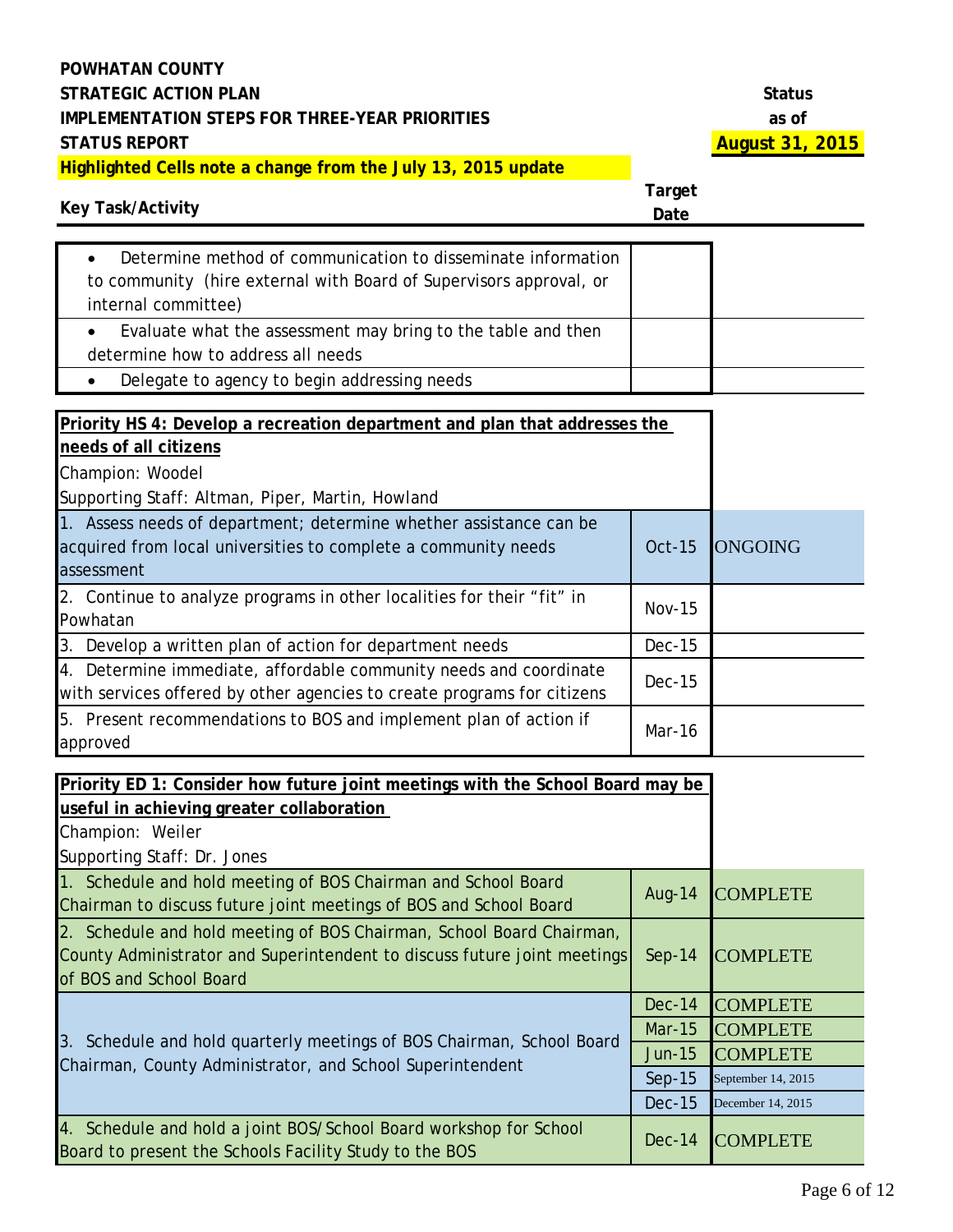# **Key Task/Activity**

| 5. Research consultants to facilitate a joint BOS/School Board workshop<br>on collaboration (Jones and Weiler)                                                                                        | $Nov-14$ | <b>COMPLETE</b>            |
|-------------------------------------------------------------------------------------------------------------------------------------------------------------------------------------------------------|----------|----------------------------|
| 6. Discuss with consultant the strategy for joint BOS/School Board<br>workshop (Jones and Weiler)                                                                                                     | $Dec-14$ | <b>COMPLETE</b>            |
| 7. Schedule and hold meeting of BOS Chair, School Board Chair, County<br>Administrator and Superintendent to discuss recommendations of<br>consultant on strategy for joint BOS/School Board workshop | $Dec-14$ | <b>COMPLETE</b>            |
| 8. Schedule and hold joint BOS/School Board workshop on collaboration<br>and to determine if the BOS/School Board should hold joint workshops on<br>a regular basis                                   | $Feb-15$ | <b>CANCELLED</b><br>by BOS |
|                                                                                                                                                                                                       |          |                            |

| Priority ED 2: Determine the Board's role in a workforce development strategy                                           |            |
|-------------------------------------------------------------------------------------------------------------------------|------------|
| that supports the County's economic development plan                                                                    |            |
| Champion: Weiler                                                                                                        |            |
| Supporting Staff: Altman, Dr. Jones                                                                                     |            |
| 1. Develop the key tasks/activities for this priority once the economic<br>development plan has been adopted by the BOS | <b>TBD</b> |

| Priority FA 1: Develop and implement a performance-based budgeting approach       |               |  |
|-----------------------------------------------------------------------------------|---------------|--|
| that aligns the budget with the priorities, goals, and objectives of the Board of |               |  |
| <b>Supervisors</b>                                                                |               |  |
| Champion: Schubert                                                                |               |  |
| Supporting Staff: Weiler, Beach, Gradwell, Jackson                                |               |  |
| 1. Define the performance based budgeting system to will be used                  | <b>Jul-17</b> |  |
| 2. Train staff on mission statements, objectives, and performance                 | $Sep-17$      |  |
| measurements                                                                      |               |  |
| 3. Develop a database to store and report department data                         | Oct-17        |  |
| 4. Develop a BOS policy that ties vision and factors to funding/budget            |               |  |
| process (How do department objectives tie in to the Boards vision)                | $Sep-18$      |  |
| 5. Present to the board a Performance based budget for FY 2020                    | Mar-19        |  |

| Priority FA 2: Continue to examine, evaluate, and improve systems and   |               |  |
|-------------------------------------------------------------------------|---------------|--|
| processes to enhance and add to the effectiveness of government service |               |  |
| delivery, transparency, and accountability                              |               |  |
| Champion: Weiler                                                        |               |  |
| Supporting Staff: Jackson, Schubert                                     |               |  |
| 1. Identify and document all completed BPR between January 2013 and     | $Sep-15$      |  |
| present                                                                 | <b>Sep-16</b> |  |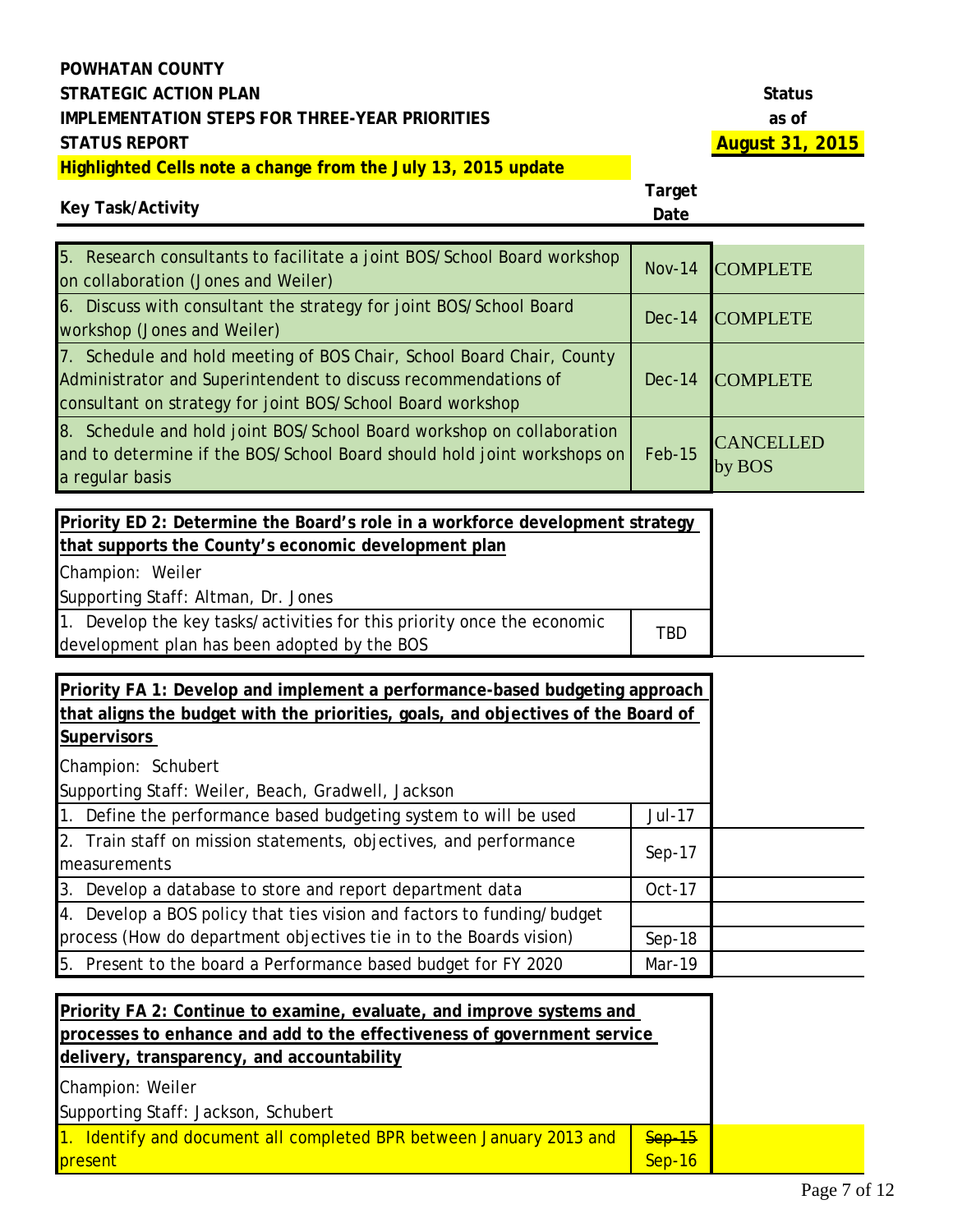# **Key Task/Activity**

| 2. Create an initiative to identify, document, implement and<br>acknowledge system and process improvements - the "Business Process"<br>Reengineering (BPR) Initiative" | $Sep-15$<br><b>Sep-16</b>      |  |
|-------------------------------------------------------------------------------------------------------------------------------------------------------------------------|--------------------------------|--|
| 3. Write the BPR Initiative process including acknowledgement system                                                                                                    | $Sep-15$<br>$Sep-16$           |  |
| 4. Hold a meeting of key personnel from all departments to explain the<br><b>BPR Initiative</b>                                                                         | <b>Oct-15</b><br><b>Oct-16</b> |  |
| 5. Identify potential BPR, assign champion and team; develop work plan<br>(key tasks, activities, due dates)                                                            | ongoing                        |  |

| Priority FA 3: Review and update the County's financial policies, including<br>school funding and capital projects |               |                 |
|--------------------------------------------------------------------------------------------------------------------|---------------|-----------------|
| Champion: Schubert                                                                                                 |               |                 |
| Supporting Staff: Beach, Gradwell, Weiler, Jackson                                                                 |               |                 |
| 1. Identify and list all the policies                                                                              | <b>Oct-14</b> | <b>COMPLETE</b> |
| 2. Request best practices from other local jurisdictions                                                           | Feb-15        | <b>COMPLETE</b> |
| 3. Draft policies                                                                                                  | May-15        | <b>COMPLETE</b> |
| 4. Meet with BOS Policy Committee to get their revisions to draft<br>policies                                      | $Jun-15$      | <b>COMPLETE</b> |
| 5. Present policies to BOS in workshop                                                                             | $Jul-15$      | <b>COMPLETE</b> |
| 6. Present policies to BOS for approval                                                                            | Aug- $15$     | <b>COMPLETE</b> |

| Priority FA 4: Create an annual prioritized capital improvements plan and<br>other capital maintenance program with consistent viable funding                    |               |                 |
|------------------------------------------------------------------------------------------------------------------------------------------------------------------|---------------|-----------------|
| sources                                                                                                                                                          |               |                 |
| Champion: Schubert                                                                                                                                               |               |                 |
| Supporting Staff: Altman, Weiler, Piper, Melis, Singer                                                                                                           |               |                 |
| 1. Schedule and hold meeting of team to determine the calendar for the<br>FY 2016 Five-Year Capital Improvement Plan and Other Capital Programs<br>(FY 2016 CIP) | <b>Oct-14</b> | <b>COMPLETE</b> |
| 2. Schedule and hold meeting with School Superintendent to agree to<br>dates for CIP                                                                             | $Dec-14$      | <b>COMPLETE</b> |
| 3. Hold Joint BOS/ PC workshop on the Utilities Master Plan                                                                                                      | $Oct-14$      | <b>COMPLETE</b> |
| 4. Hold Joint BOS / School Board workshop on the Schools Facility Needs<br><b>Study</b>                                                                          | <b>Nov-14</b> | <b>COMPLETE</b> |
| 5. Review FY 2015 CIP with Departments and incorporate changes into<br>the FY 2016                                                                               | $Jan-15$      | <b>COMPLETE</b> |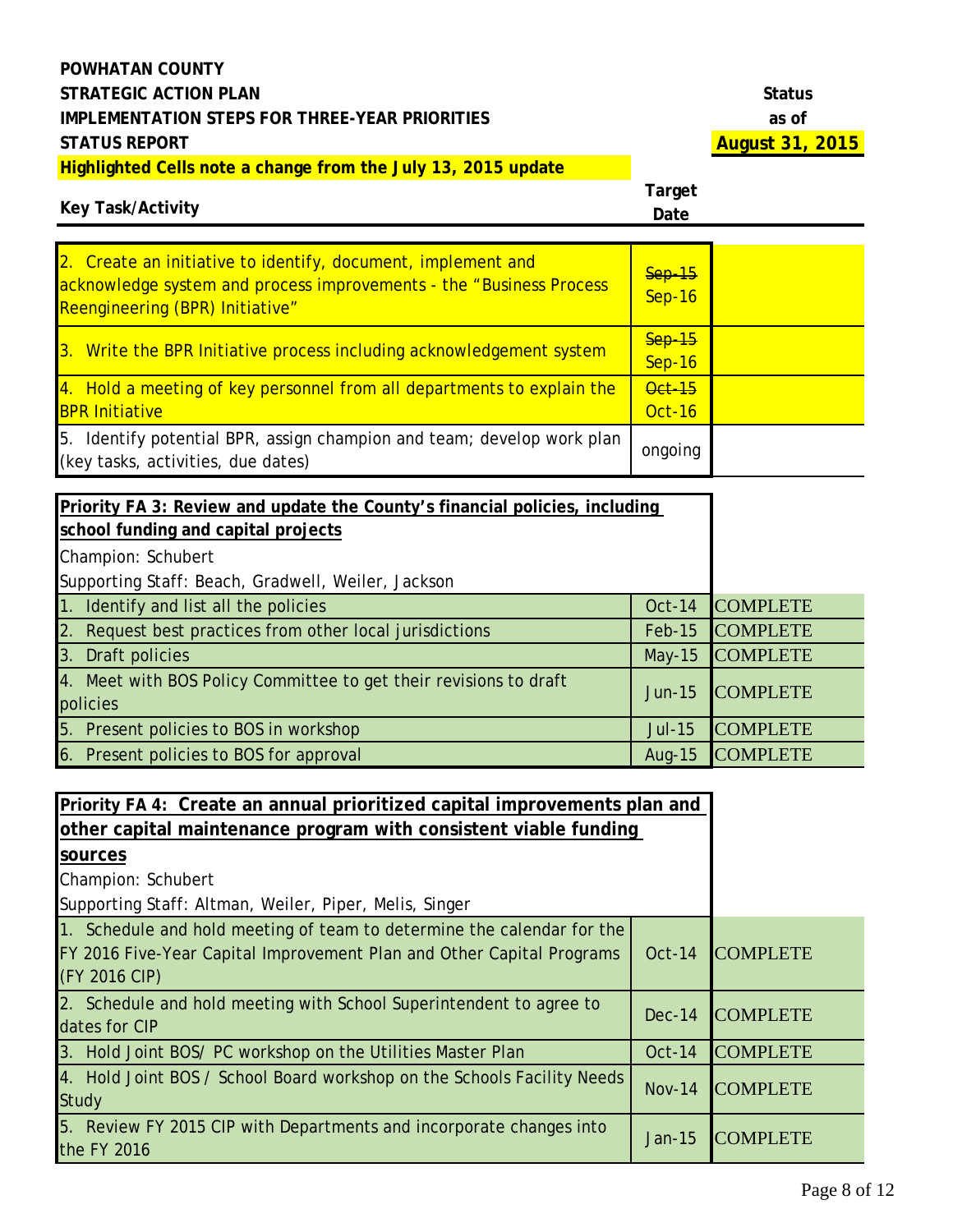| <b>Status</b> |  |
|---------------|--|
| as of         |  |
| August        |  |

#### **Key Task/Activity**

| 6. Incorporate Utilities Master Plan and School Board Adopted CIP into<br>the FY 2016 CIP | Jan-15 COMPLETE |
|-------------------------------------------------------------------------------------------|-----------------|
| 7. Present the FY 2016 CIP to the PC                                                      | Feb-15 COMPLETE |
| 8. Present the FY 2016 CIP to the BOS                                                     | Mar-15 COMPLETE |
| 9. Recommend BOS adopt the FY 2016 CIP                                                    | Apr-15 COMPLETE |

| Priority IN 1: Develop and adopt a utilities master plan             |          |                 |
|----------------------------------------------------------------------|----------|-----------------|
| Champion: Rapp                                                       |          |                 |
| Supporting Staff: Melis, Altman                                      |          |                 |
| 1. Hold Joint PC and BOS workshop                                    | Oct-14   | <b>COMPLETE</b> |
| 2. Present Plan to PC for consideration                              | $Jan-15$ | <b>COMPLETE</b> |
| 3. Present revised Water and Sewer Service District boundaries to PC |          | <b>COMPLETE</b> |
| for consideration                                                    | $Jan-15$ | <b>COMPLETE</b> |
| 4. Present Plan to BOS for consideration of adoption                 | $Feb-15$ | <b>COMPLETE</b> |
| 5. Present revised Water and Sewer Service District boundaries to    | $Feb-15$ | <b>COMPLETE</b> |
| Board for adoption                                                   |          |                 |
| 6. Implement plan as growth occurs                                   | Ongoing  | <b>ONGOING</b>  |

| Priority IN 2: Finalize the agreement for the Cobbs Creek Regional Reservoir |             |                |
|------------------------------------------------------------------------------|-------------|----------------|
| Champion: Weiler                                                             |             |                |
| Supporting Staff: Altman, Rapp                                               |             |                |
| 1. Finalize negotiations with Henrico County                                 | $May-15$    | <b>ONGOING</b> |
| 2. Present agreement to BOS for adoption                                     | $Jun-15$    |                |
|                                                                              | Sept - $15$ |                |
| 3. Sign and finalize agreement                                               | Jun-15      |                |
|                                                                              | Sept - 15   |                |
| Implement agreement<br>4.                                                    | $Jun-15$    |                |
|                                                                              | Sept - $15$ |                |

| Priority IN 3: Secure funding for water tower to serve County, Department of |  |                   |
|------------------------------------------------------------------------------|--|-------------------|
| <b>Corrections, and Goochland County</b>                                     |  |                   |
| Champion: Weiler                                                             |  |                   |
| Supporting Staff: Rapp, Altman                                               |  |                   |
| 1. Funding was included in the FY 2015 State Budget                          |  | Complete COMPLETE |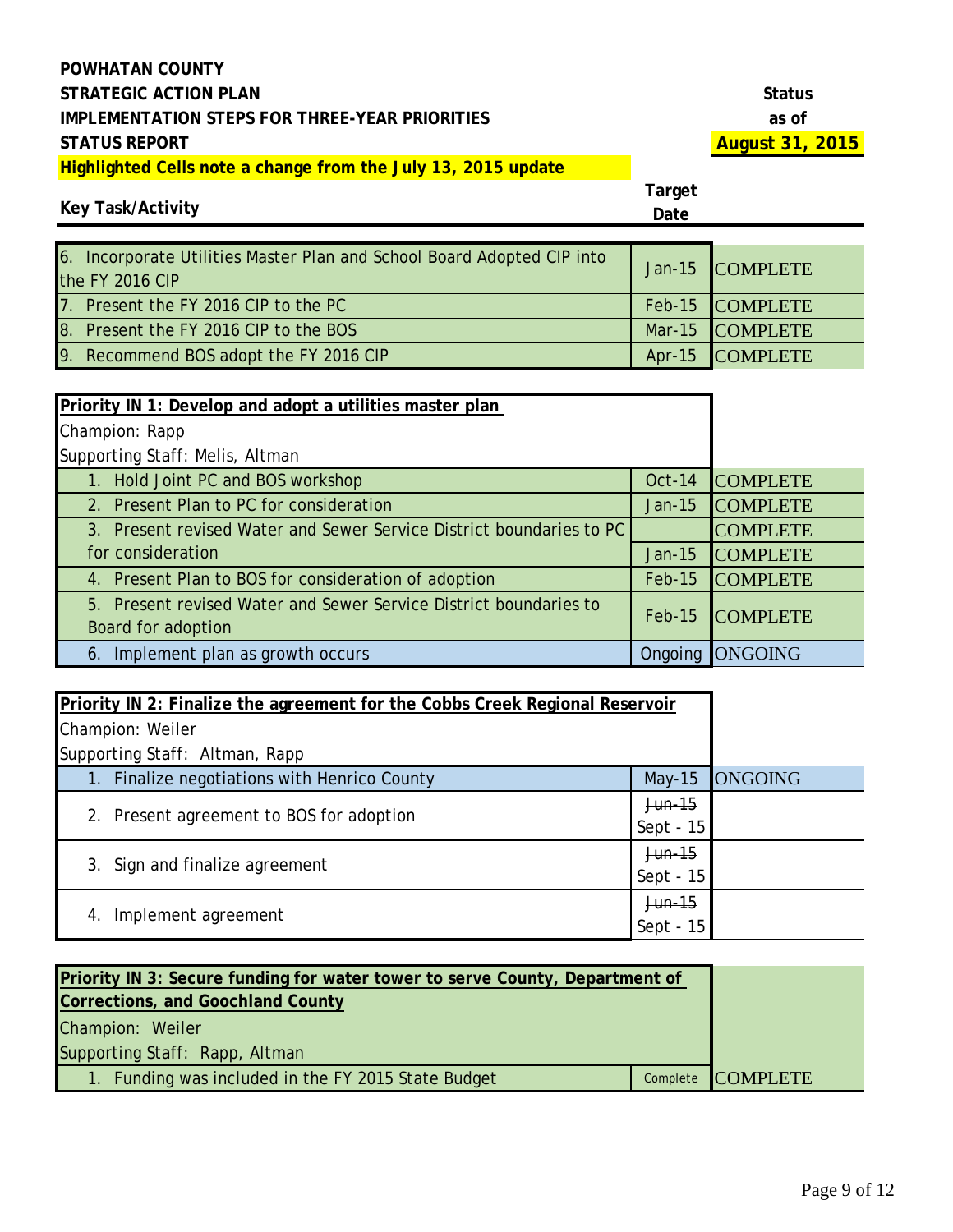# **Key Task/Activity**

| Priority IN 4: Develop a communications infrastructure master plan for the<br>public safety communications system |               |                 |
|-------------------------------------------------------------------------------------------------------------------|---------------|-----------------|
| Champion: Greene                                                                                                  |               |                 |
| Supporting Staff: Singer, Director of IT, Sheriff                                                                 |               |                 |
| 1. Request BOS approval of funding for plan                                                                       | <b>Oct-14</b> | <b>COMPLETE</b> |
| 2. Develop RFP                                                                                                    | $Feb-15$      | <b>COMPLETE</b> |
| 3.<br><b>Issue RFP</b>                                                                                            | <b>Mar-15</b> | <b>ONGOING</b>  |
| 4. Review submitted proposals                                                                                     | <b>Jun-15</b> | <b>COMPLETE</b> |
| 5. Request BOS to authorize County Administrator to execute contract                                              | <b>Jul-15</b> | <b>COMPLETE</b> |
| Complete plan<br>6.                                                                                               | $Dec-15$      |                 |
| 7. Present plan to BOS for approval                                                                               | Jan-16        |                 |

| Priority IN 5: Develop a transportation master plan                                                                                                          |            |                 |
|--------------------------------------------------------------------------------------------------------------------------------------------------------------|------------|-----------------|
| Champion: Altman                                                                                                                                             |            |                 |
| Supporting Staff: Howland, Dameron, Melis                                                                                                                    |            |                 |
| 1. Conduct workshop with Board on a Route 60 third lane policy                                                                                               | 2014       | <b>COMPLETE</b> |
| 2. Write and present to BOS for approval a Route 60 third lane policy                                                                                        | $Jun-15$   | <b>ONGOING</b>  |
| 3. Complete Route 60 East Special Area Plan funding by the MPO                                                                                               | $Jun-16$   |                 |
| 4. Complete Route 60 Rural Area Corridor Study being done by MPO<br>staff                                                                                    | $Jun-16$   |                 |
| 5. Conduct workshop with BOS and PC on all the transportation studies<br>to determine BOS expectation and desired outcome of a transportation<br>master plan | $Oct-16$   |                 |
| Develop tasks and activities based on direction of BOS from workshop<br>16.                                                                                  | <b>TBD</b> |                 |

| Priority IN 6: Develop an IT/phone master plan for the County's internal systems                         |          |                 |
|----------------------------------------------------------------------------------------------------------|----------|-----------------|
| Champion: IT Director                                                                                    |          |                 |
| <b>Supporting Staff: Stowers</b>                                                                         |          |                 |
| 1. Request BOS approval of funding for plan                                                              | $Oct-14$ | <b>COMPLETE</b> |
| 2. Develop and issue RFP                                                                                 | Jun-15   |                 |
| 3. Request BOS to authorize County Administrator to execute contract<br>and budget and appropriate funds | $Oct-15$ |                 |
| 4. Complete plan                                                                                         | Jan-16   |                 |
| 5. Present plan to BOS for approval and funding                                                          | Mar-16   |                 |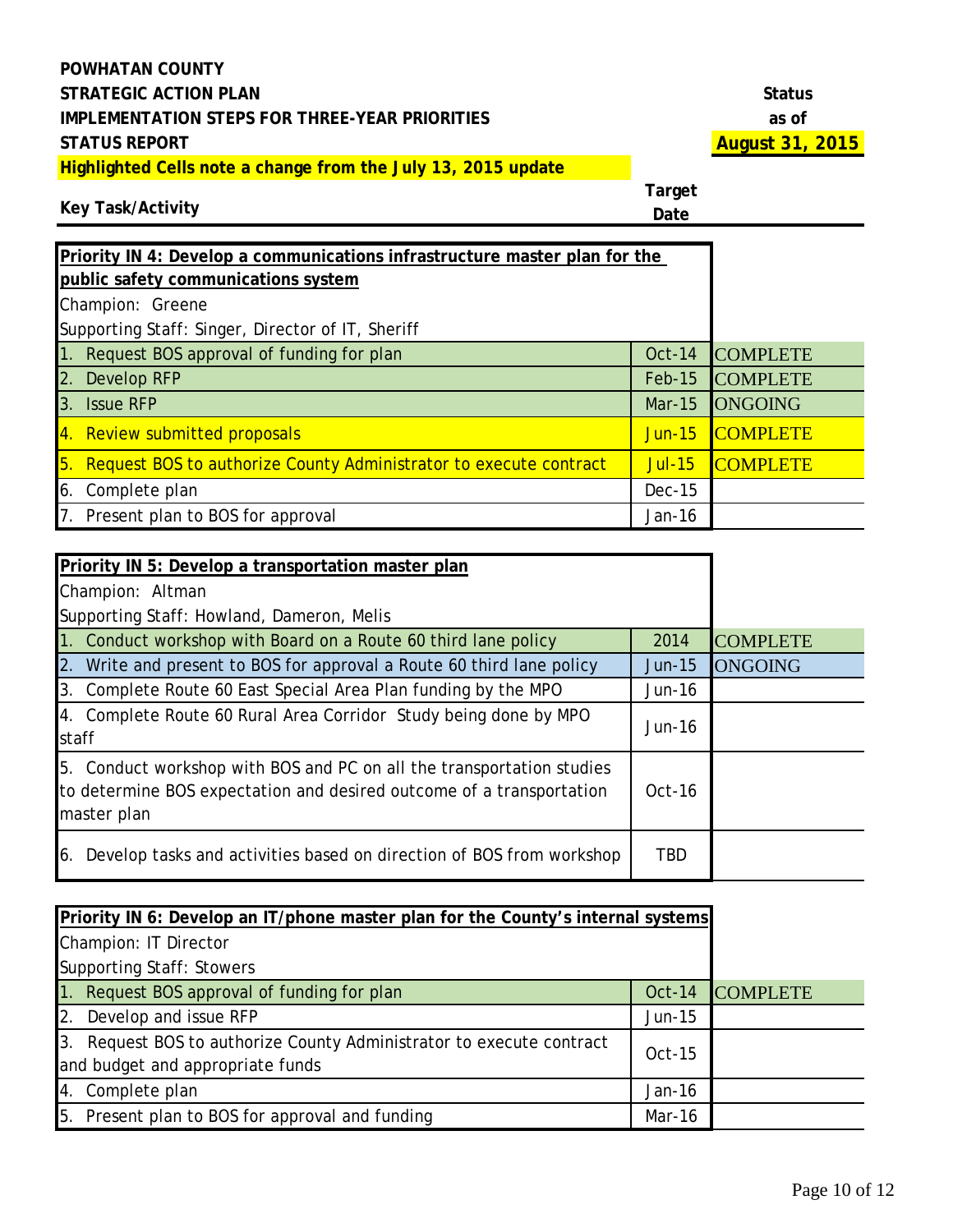# **Key Task/Activity**

| Priority IN 7: Develop a broadband master plan                                                           |               |  |
|----------------------------------------------------------------------------------------------------------|---------------|--|
| Champion: IT Director, Randy Buzzard                                                                     |               |  |
| Supporting Staff: Stowers, Jackson, Weiler, Jones, Durrett                                               |               |  |
| 1. Request BOS approval of funding for plan                                                              | <b>Mar-15</b> |  |
| 2. <b>Develop and issue RFP</b>                                                                          | <b>Jun-15</b> |  |
| 2a. Update 2011 Plan                                                                                     | Dec-15        |  |
| 3. Request BOS to authorize County Administrator to execute contract<br>and budget and appropriate funds | <b>Oct 15</b> |  |
| <b>13. Present Plan to BOS</b>                                                                           | Jan-16        |  |
| Further action TBD based on BOS<br>Complete plan<br>-4.                                                  | Jan-16        |  |
| $5-$<br>Present plan to BOS for approval and funding                                                     | Mar-16        |  |

| Priority RC 1: Evaluate and ensure that the County has active participation in                                                                                                                                                                                                                                                |               |  |
|-------------------------------------------------------------------------------------------------------------------------------------------------------------------------------------------------------------------------------------------------------------------------------------------------------------------------------|---------------|--|
| each organization in which the Board determines we must play a valuable role                                                                                                                                                                                                                                                  |               |  |
| Champion: Weiler                                                                                                                                                                                                                                                                                                              |               |  |
| Supporting Staff: Timberlake, Martin, Barton                                                                                                                                                                                                                                                                                  |               |  |
| 1. Create a form that includes name of organization, contact, benefits,<br>and budget amount.                                                                                                                                                                                                                                 | <b>Nov-15</b> |  |
| 2. Ask staff in all departments for information regarding the<br>organizations in which they currently actively participate and<br>collaborate. County Administrator will include Board and County<br>Administrator activity and partnerships. Describe what value being a<br>member of the organization brings to the County | <b>Dec-15</b> |  |
| 3. Compile the data provided by the Departments                                                                                                                                                                                                                                                                               | Jan-16        |  |
| 4. Describe what value being a member of the organization brings to the<br>County                                                                                                                                                                                                                                             | <b>Dec-15</b> |  |
| 5.                                                                                                                                                                                                                                                                                                                            |               |  |
| 6.<br>Research and identify other opportunities for collaborations                                                                                                                                                                                                                                                            | Jan-16        |  |
| 7. Evaluate new collaborations for the potential benefit to the county's<br>projects                                                                                                                                                                                                                                          | Mar-16        |  |
| 8. Present to the BOS list and benefits of partnerships and organizations                                                                                                                                                                                                                                                     | May-16        |  |
| 9. Evaluate existing participation and benefits annually with<br>recommendations for funding in the budget                                                                                                                                                                                                                    | Annually      |  |